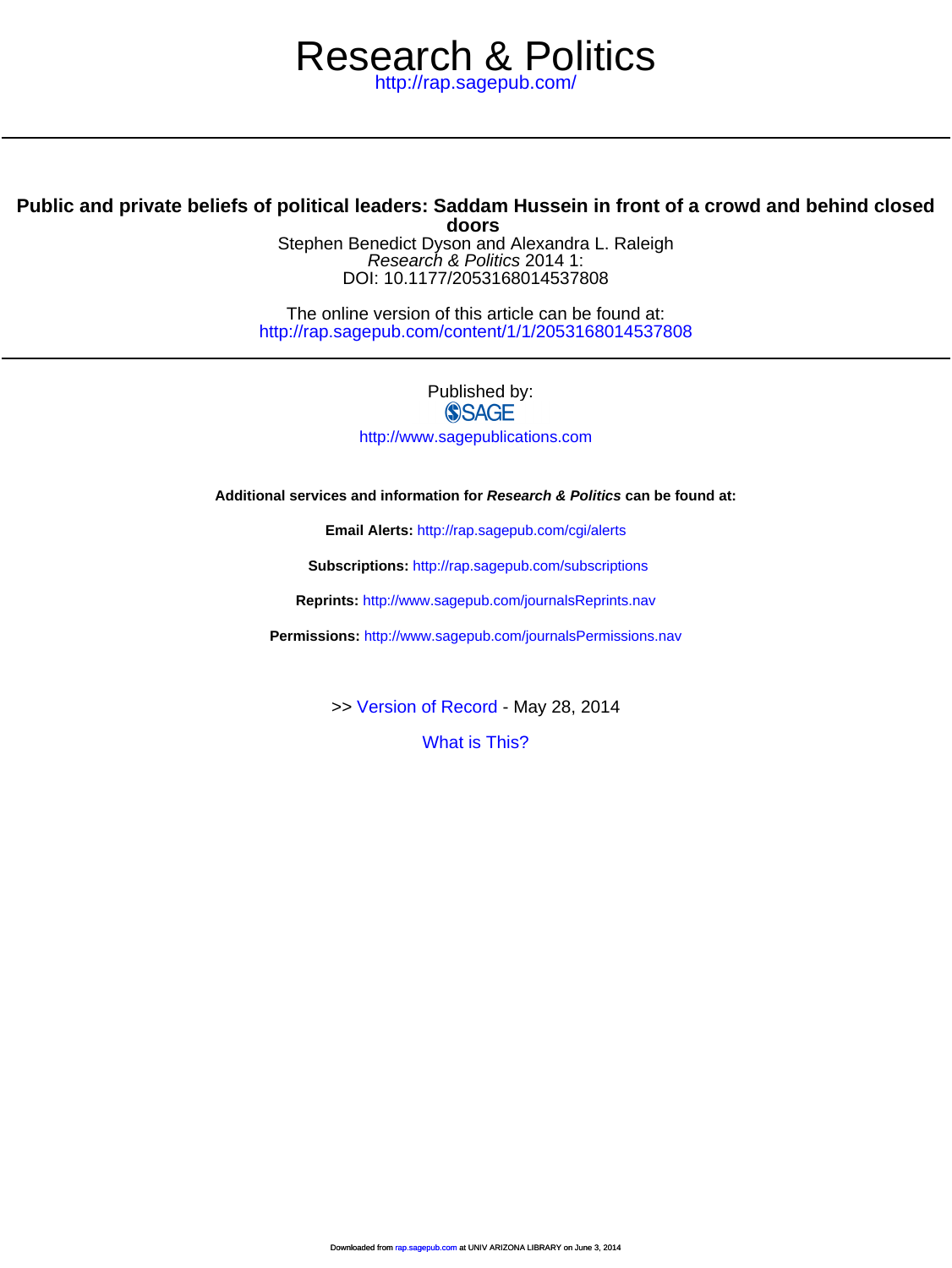*Research Article*



# **Public and private beliefs of political leaders: Saddam Hussein in front of a crowd and behind closed doors**

Research and Politics April-June 2014: 1–7 © The Author(s) 2014 DOI: 10.1177/2053168014537808 rap.sagepub.com **SSAGE** 

# **Stephen Benedict Dyson<sup>1</sup> and Alexandra L. Raleigh<sup>2</sup>**

#### **Abstract**

We ask if the public speech of political leaders is diagnostic of their private beliefs, and investigate through content analysis of the rhetoric of Saddam Hussein, the former president of Iraq. We collected Saddam's public speeches and interviews on international affairs from 1977–2000, producing a data set of 330,000 words. From transcripts of Saddam speaking in private, we garnered a comparison corpus of 58,000 words. These text-sets were processed to locate markers of conflict, control and complexity. We find that Saddam's hostile, conflict-oriented worldview and his perception of himself as a significant political actor was consistent across public and private domains. The major difference between these spheres was his more complex private view of international affairs compared to his more definitive public stance. Our evidence supports the notion that private beliefs can be inferred from the public speech of political leaders.

#### **Keywords**

Saddam Hussein, political beliefs, US–Iraq conflict, political leaders

After the invasion of Iraq in 2003, US forces made a startling discovery: President Saddam Hussein had made thousands of audio recordings of his private meetings and telephone conversations with Iraqi officials (Rubin, 2011, Woods and Stout, 2010). Saddam discussed his views of the US, Israel, Iran and other national security issues in transcripts now available to researchers. While Saddam spoke extensively in public speeches during his decades in power, there had few means by which to judge whether these were merely manipulative communications – until now.

Using automated content analysis, we compared Saddam's public and private speech by looking for markers of conflict, control and complexity as identified in wellestablished coding schemes. We collected Saddam's public speeches and interviews on international affairs from 1977–2000, which produced a data set of 330,000 words. From the captured transcripts, we garner a set of private text (58,000 words) to compare to this public corpus. We thus provide the most empirically rich analysis of Saddam's public belief system yet generated, and the first content analysis-based account of his private beliefs.

First, we briefly explore the issue of public and private political selves. Then, we explain our content analysis procedures and the corpus of Saddam's speech to which we apply them. We give an analysis of Saddam's worldview in public and private, with reference to general international political life and to his great enemies: the US, Iran and Israel. We end with thoughts on the implications of our study.

# **Public and private beliefs**

Politicians give many speeches and interviews that are instantly available on the Internet, and desktop computers can process them in innovative ways, transforming the words into data (Laver, 2003; Schafer and Young, 1998). Researchers have taken advantage of this possibility with multiple studies in which public speech is hypothesized to be revelatory of political worldviews, which are in turn hypothesized to shape the actions of important political actors (Hermann, 2005; Suedfeld, 2010; Schafer and Walker, 2006). A criticism of this approach is that public

#### **Corresponding author:**

Stephen Benedict Dyson, University of Connecticut, Storrs, CT, 06269, Storrs, CT 06269, USA. Email: stephen.dyson@uconn.edu

 $\odot$   $\odot$ Creative Commons CC BY-NC: This article is distributed under the terms of the Creative Commons Attribution-NonCommercial (cc) 3.0 License (http://www.creativecommons.org/licenses/by-nc/3.0/) which permits non-commercial use, reproduction and distribution of the work without further permission provided the original work is attributed as specified on the SAGE and Open Access pages (http://www.uk.sagepub.com/aboutus/openaccess.htm).

<sup>1</sup>University of Connecticut, USA 2University of California-Irvine, USA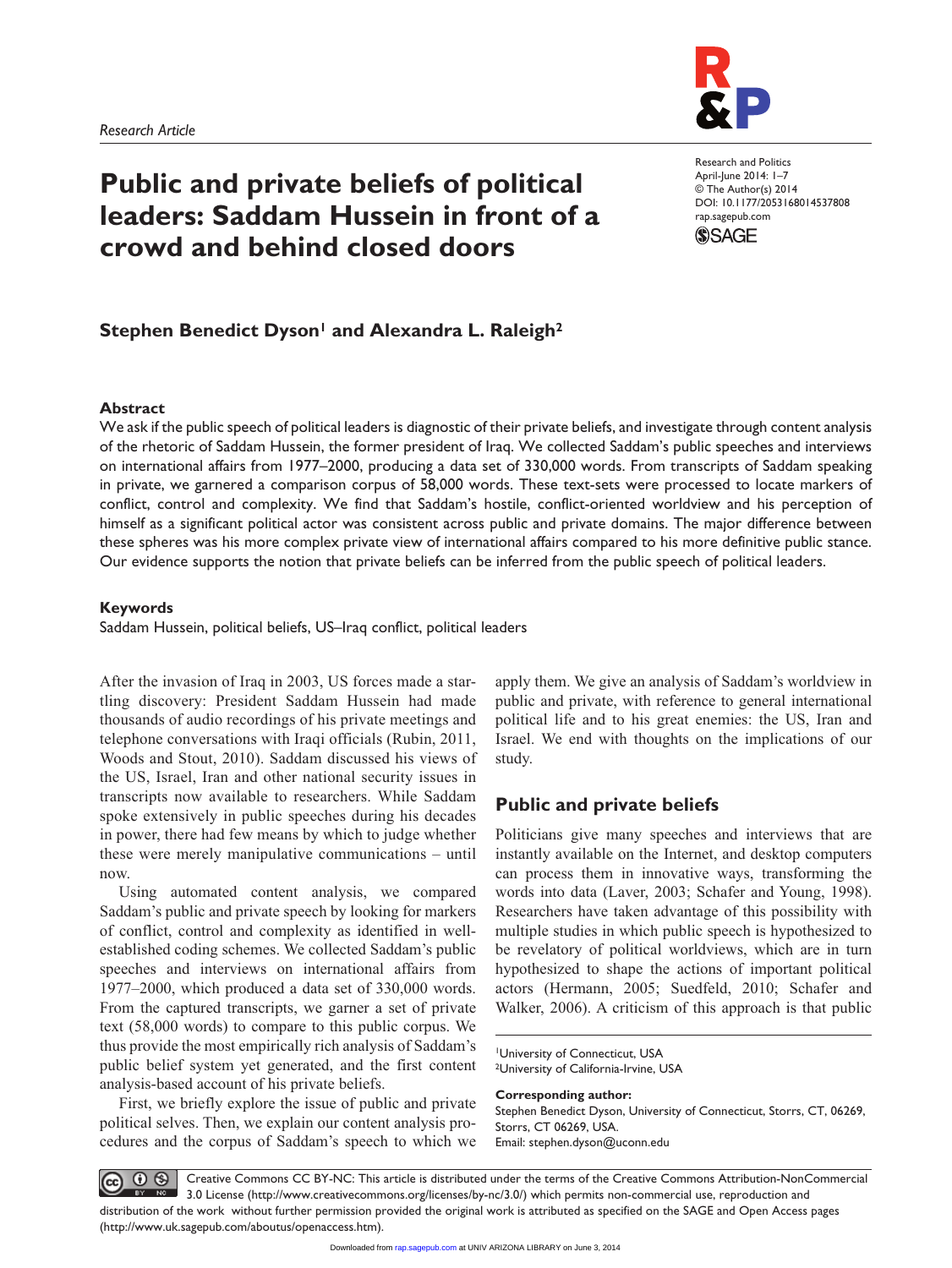speech is manipulative and strategic. Politicians say one thing in public and another in private. If public presentations differ from private realities, and if private realities drive behavior, then the value of analyzing public speech is limited (Marfleet, 2000; Renshon, 2009).

The concern is especially apposite when dealing with distinctive personalities at the apex of repressive regimes. Leaders of rogue regimes are disproportionately involved in conflict and disproportionately difficult to understand (Londono, 2013). Closed regimes give us public speech, but little information on private deliberations. The question of whether we can believe what dictators say in public has been a key problem in US foreign policy for many years.

For several decades it was Saddam Hussein of Iraq who caused this question to be raised most urgently. The progenitor of a rolling series of wars, Saddam harbored unclear intentions derived from opaque motives (Duelfer and Dyson, 2011). The closed nature of his regime revealed little knowledge of his private reckoning. The world community often had just the public face of the regime to use in predicting likely behavior.

Psychology gives us two broad views on public versus private beliefs: intra-situational consistency and impression management (Tetlock and Manstead, 1985). If the intrasituational consistency position is correct, then political figures reveal their sincere beliefs in all contexts, and these beliefs are stable across time, topic and audience. If the impression management hypothesis is accurate, speech is calibrated to achieve some strategic end. Revealed beliefs of the political figure will vary across time, topic, and audience (Goffman, 1959; Snyder, 1987). These are ideal types, with the reality probably somewhere in between. Whether public speech reveals private beliefs is ultimately an empirical question.

The question is hard to test, though. Politicians speak a lot in public, but we have few records of their private speech. Adolf Hitler had his dinnertime conversations, which ranged across politics, history, and the arts, transcribed by aides during the period 1941–1944 (Trevor-Roper, 1953). John F Kennedy and Lyndon B Johnson had taping systems installed in the White House and the transcripts of these recordings provide valuable insights into Kennedy's deliberations during the Cuban Missile Crisis (May and Zelikow, 2002; Renshon, 2009) and Johnson's methods of persuasion (Beschloss, 1998). Infamously, Richard M Nixon kept tapes that showed his involvement in the cover-up of the break-in at the Watergate complex (Kutler, 1998). His national security advisor, Henry Kissinger, recorded his telephone calls as he practiced high-level personal diplomacy (Burr, 1999).

Following the Nixon catastrophe few Western politicians have, to our knowledge, thought it wise to install taping systems. The Iraqi president from 1977–2003 had no such inhibitions. After the collapse of the Saddam regime, US forces discovered a vast trove of recordings and transcripts. Archivists translated, transcribed, and categorized the recordings (Woods et al., 2011). Approximately 2,300 separate tapes feature Saddam as a primary participant, and most of these are records of Revolutionary Command Council, Council of Ministers or ad hoc National Security group meetings. Whilst the tapes cover the vast majority of the years Saddam held office, the distribution is uneven, with – unfortunately – very few in 2002–2003 as the regime prepared for its final confrontation with the US.

Why would a leader as paranoid and secretive as Saddam make the tapes? It was important to him to have records of what his ministers had promised. In the highly centralized Ba'ath system Saddam and his closest aides made decisions on an extremely wide range of topics and he wanted some way to keep track of their discussions. In January 1981 Saddam was at the end of a particularly frustrating series of telephone calls with his general staff, and became exasperated at the confusion. 'From now on let us record all telephone calls', he ordered (Woods et al., 2011: 7). On the tapes, Saddam speaks candidly on sensitive subjects – he did not expect the records to become publicly available (Woods et al., 2011: 8).

The captured tapes have been exploited in a fascinating series of qualitative studies, investigating Saddam's private deliberations on nuclear weapons (Brands and Palkki, 2011), his strategy in the first Gulf War (Woods, 2008), his strategic view of the United States (Brands and Palkki, 2012) and his conduct of internal Iraqi affairs (Sassoon, 2012).

Some initial conclusions have been offered on the public/private question. David Palkki, acting director at the Conflict Records Research Center in Washington DC, which holds the Saddam tapes, finds that 'when it came to his worldview, what Saddam said in public was very similar to what he said in private. Although Americans often discount what dictators say in public, Saddam was generally sincere in his public rhetoric' (Palkki, 2011: see also Brands 2011a, 2011b). This is an impression that we test systematically in this paper.

#### *Private text*

Our main source of private text is the volume *The Saddam Tapes*, containing more than 300 pages of transcripts of meetings where Saddam was a primary participant. The editors of the volume cut some passages from the published transcripts: 'In theory, the less excised from a transcript, the better the reader can understand the context of the conversation. In practice, many of the translations contain rambling, tangential discussions or otherwise distracting and relatively unimportant material' (Woods et al., 2011: xi). The editors selected transcripts that related to major national security matters; in particular, the US, Israel, the Iran–Iraq war, the first Persian Gulf War and the sanctions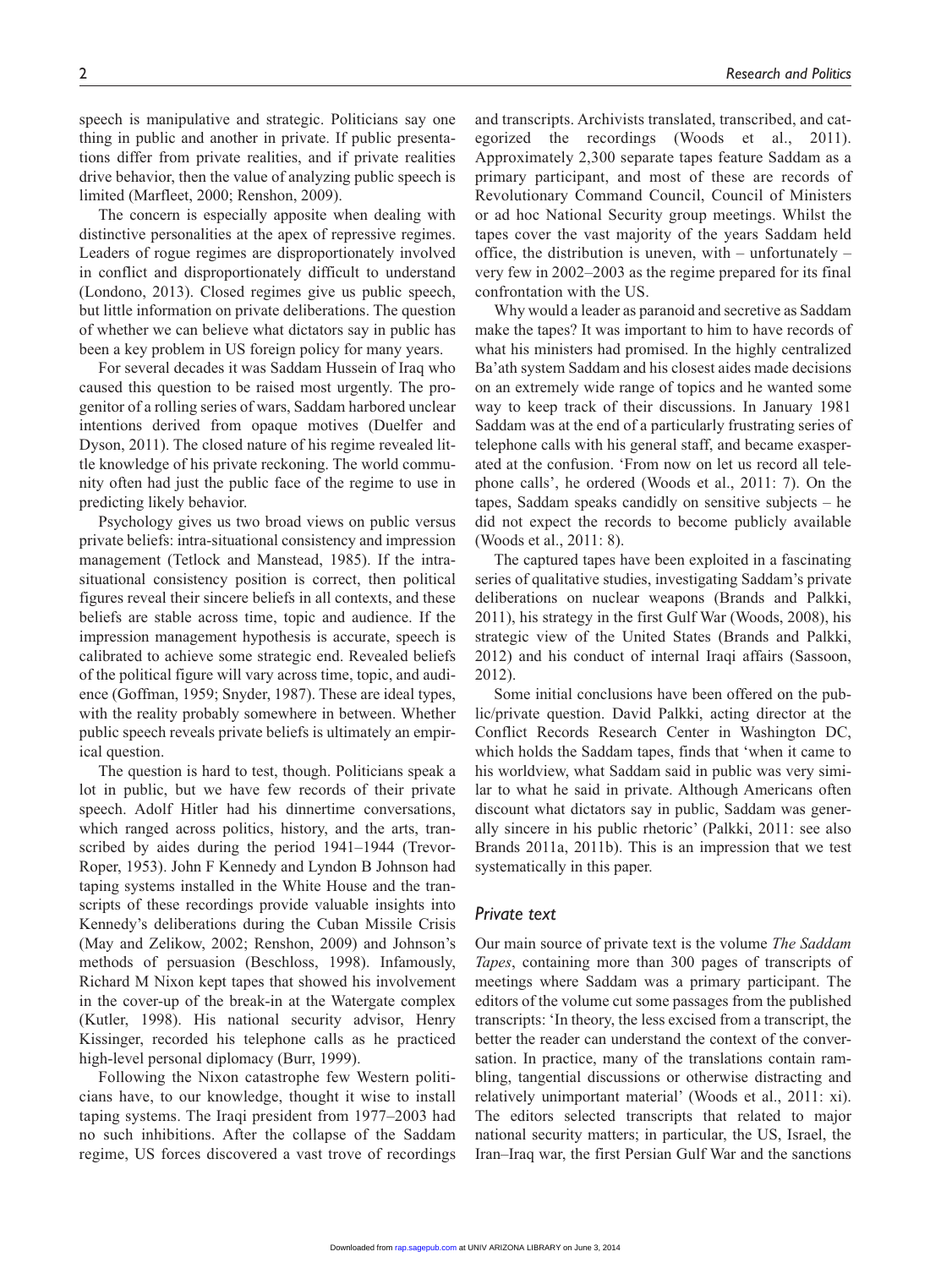regime of the United Nations. These sampling decisions are consistent with our research aims.

To supplement this material, one of the present authors made a research visit to the Conflict Records Research Center, at the National Defense University, to work with the full volume of records. Additional material featuring Saddam speaking on topics of interest was collected. We rendered all of this material into electronic form and thereby constructed a database of Saddam's private speech, totaling 58,000 words.

#### *Public text*

We constructed a corpus of 330,000 words spoken in public by Saddam from 1977–2000 on international relations and security topics. The major source for this text was the *Foreign Broadcast Information Service* (FBIS), maintained by the US State Department as, essentially, a pre-internet method of monitoring foreign news services. FBIS carried major addresses and interviews given by Saddam until its discontinuation in 1995. It is archived on micro-fiche in most university libraries. We supplemented the FBIS material with speeches collected from internet archival sources from 1995–2000, thus matching the time period covered by the private text.

#### **Content analysis procedures**

We applied a quantitative content analysis to Saddam's public and private speech. The underlying assumption was that the words people speak are related to the thoughts they have, and the thoughts they have are related to how they behave (Suedfeld et al., 2005: 246). We used variables derived from two content analysis schemes: the 'Leadership Trait Analysis' approach developed by Margaret G Hermann (Hermann, 2005) and the 'Verbs in Context System' for operational code analysis developed by Stephen G Walker and Mark Schafer (Schafer and Walker, 2006). Both schemes have been automated for use with the content analysis software engine Profiler Plus.1 Automated coding removes the possibility of human variability in coding decisions and so eliminates inter-rater reliability concerns.

### *Variables*

We used four variables that capture key elements of a political figure's worldview. These beliefs and personality traits have proven especially fecund in previous analyses and bear upon central issues of an actor's strategic approach to international politics.

*Image of other* is a variable from the operational code scheme (termed the first philosophical belief in that research program). The focus is the hostility or friendliness of both political life in general and of specific actors within the political universe. The variable represents the optimism or

pessimism of the agent about their environment, and has been likened to the idealism/realism split in international relations theory (George, 1969; Walker and Schafer, 2007). Scores on this variable are created by coding verbs in the agent's speech referring to actions taken by others as either hostile and threatening, or friendly and cooperative. Calculating the balance between the types of verbs produces a scale where lower scores indicate a more hostile view of the other.

*Image of self*, also drawn from the operational code scheme (termed the first instrumental belief), is the counterpoint to image of other, and measures whether the agent sees their own behavior as hostile or cooperative. The focus is on verbs describing actions taken by the individual and their state and, again, lower scores indicate more hostile dispositions.

*Belief in ability to control events* represents the degree to which the leader under evaluation sees themself and the state they lead as an influential actor in world politics. Leaders who score higher on this measure see the world as more malleable and so tend to discount barriers to the achievement of goals. They have been found to prefer proactive policies in service of ambitious goals (Dyson, 2006). Leaders who score lower perceive material, historical and social forces as determinate. These individuals tend to be reactive and risk averse. The belief in ability to control events score is created by identifying verbs in the individual's speech related to action taken by the leader or their state as a percentage of the total verbs in a text sample. Higher scores indicate greater perception of control.

*Conceptual complexity* refers to the sophistication of a leader's cognitive architecture (Suedfeld, 1992). Individuals higher in complexity have a differentiated view of the world, with multiple schemata at different levels of generality that are integrated into a complex information processing system. These individuals prefer inductive information processing, tend to require more information prior to making a decision, and often revisit previous decisions and the premises upon which they were made. Individuals who score lower on this measure, in contrast, tend toward more definitive, black-and-white cognitive styles. These leaders rely heavily on a few core beliefs and principles at a high level of generality and process incoming information deductively, selectively perceiving or modifying new information so that it remains consistent with their existing cognitive predispositions. Lower complexity leaders have a tendency to divide the outside world into relatively straightforward categories – such as friend and enemy, good and evil – and rarely revisit past decisions (Hermann, 2005; Preston, 2001). The coding engine tags words related to higher complexity (i.e., approximately, possibility, trend) and low complexity (absolutely, certainly, definitely) and reports the balance. Higher scores indicate more complex worldviews.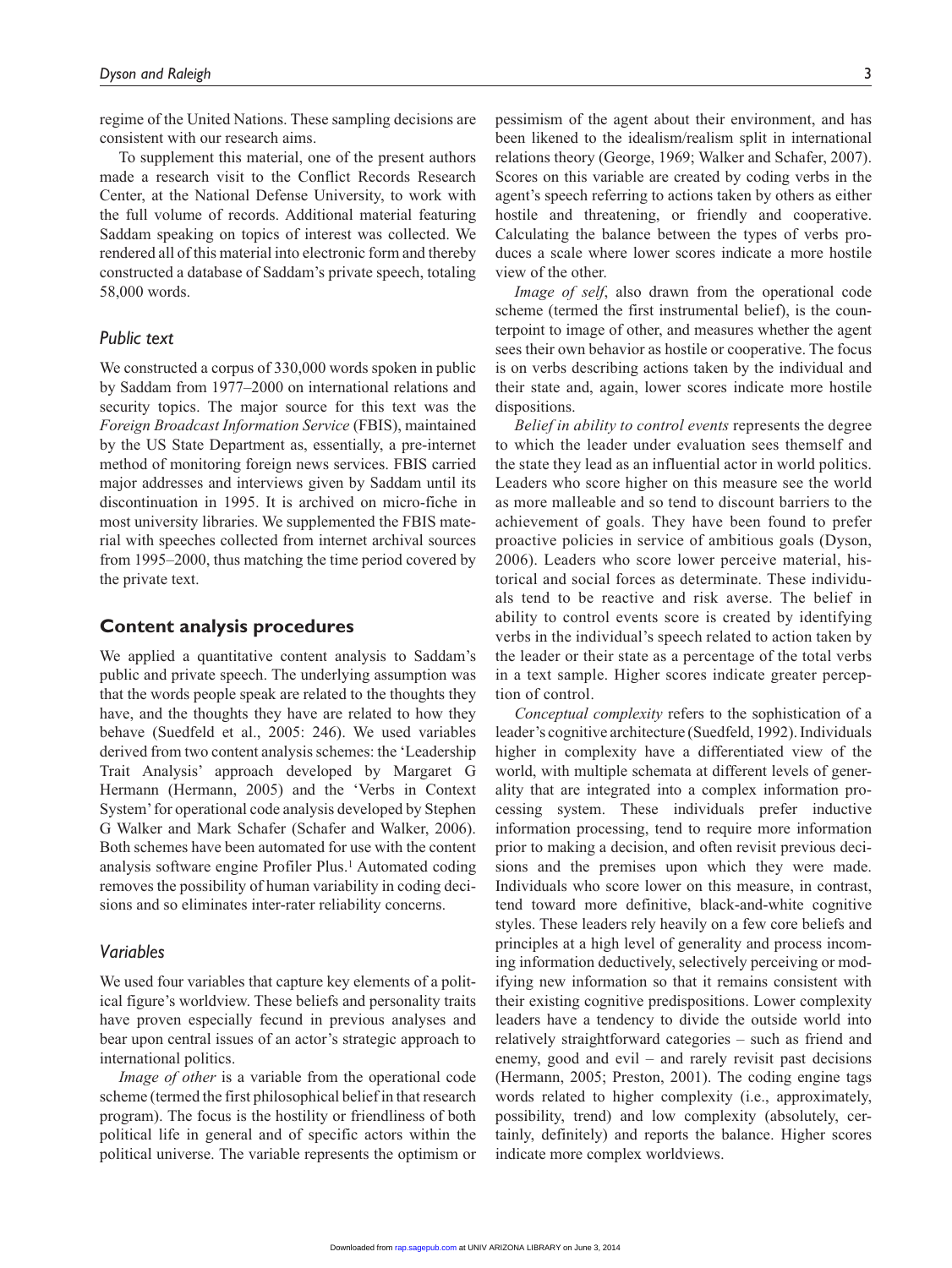

**Figure 1.** Saddam's Worldview.



**Figure 2.** Saddam's view of the US.

### **Results**

For ease of interpretation, we normalized Saddam's scores to a separately constructed reference group of world political leaders with a mean of 0.50 and a standard deviation of 0.10, and plotted the results graphically, as shown in Figures 1–4 (see Appendix for raw scores for Saddam and reference group).2 Examining Saddam's overall worldview (all material on all topics coded), we see congruence between private and public beliefs on each element other than conceptual complexity (see Figure 1). Saddam held a resolutely hostile image of the political universe (image of other) and a preference for non-cooperative strategies (image of self). He exhibited public confidence in his ability to shape events, and this was even more pronounced in private. He exhibited higher complexity in private than in public, crossing the boundary between low and high as established by the world leader reference group.

We separated material where Saddam was speaking about his three great enemies, the US (Figure 2), Iran

(Figure 3) and Israel (Figure 4). His beliefs about these states are strikingly similar to his overall worldview: hostile images of self and other, high perceptions of control, and variable levels of complexity. There are, however, some notable differences. Saddam's most hostile beliefs concern Israel, and he privately perceived lower ability to influence their actions, whilst expressing a greater perceived control in public – perhaps evidence of an impression management strategy.

Saddam's beliefs concerning the United States are particularly interesting. He described the US as more hostile when speaking in public than when discussing policy in private (image of other). Conversely, he portrayed Iraq's actions in public as less conflict-oriented than when strategizing privately (image of self). Saddam displayed a higher level of conceptual complexity when speaking about the United States to colleagues in private settings, and talked about the US in more definitive terms in public. Other than complexity, though, these are differences of degree rather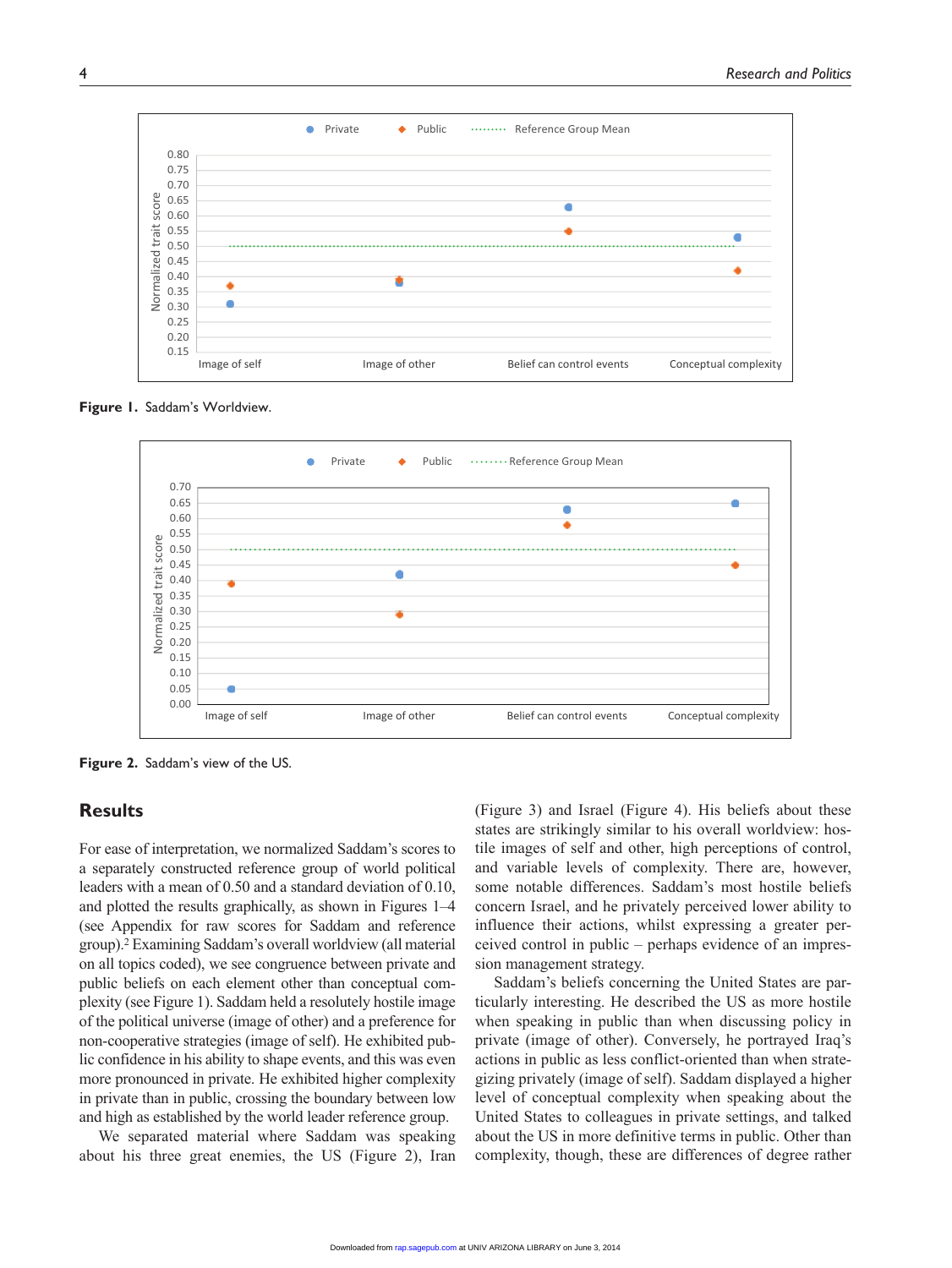

**Figure 3.** Saddam's view of Iran.



**Figure 4.** Saddam's view of Israel.

than kind: Saddam maintained hostile views of the US in both public and private (see Brands and Palkki, 2012, for a detailed discussion of Saddam's view of the US).

# **Inferring private beliefs from public speech**

These data give us two ways to summarize the public/private congruence in Saddam's worldview. First, does Saddam's placement relative to the reference group vary depending upon the setting of his comments? For example, if he scores as having a hostile worldview in public, do his private comments reveal similar hostility? Second, how great is the quantitative distance between his public and private scores, regardless of 'high' or 'low' categorizations?

Considering the four elements of Saddam's worldview across the four readings of it (overall, US, Iran and Israel) gives us sixteen comparisons of public/private beliefs. In thirteen of the sixteen public/private dyads, Saddam's relationship to the reference group mean (above or below) is consistent from public to private. In terms of quantitative distance between the public and private scores, thirteen of the sixteen dyads maintain a one standard deviation or less distance.<sup>3</sup>

In the case of Saddam, then, we see a similar political actor in public and private most of the time. Researchers armed with content analysis technologies now have some evidence showing that beliefs revealed publicly match those concealed privately (see also Renshon, 2009). Saddam is revealed as showing broad intrapsychic consistency – he was largely the same political actor speaking in private to his colleagues as in public before a crowd.4 Some evidence of impression management is apparent, perhaps for political advantage or as an artifact of the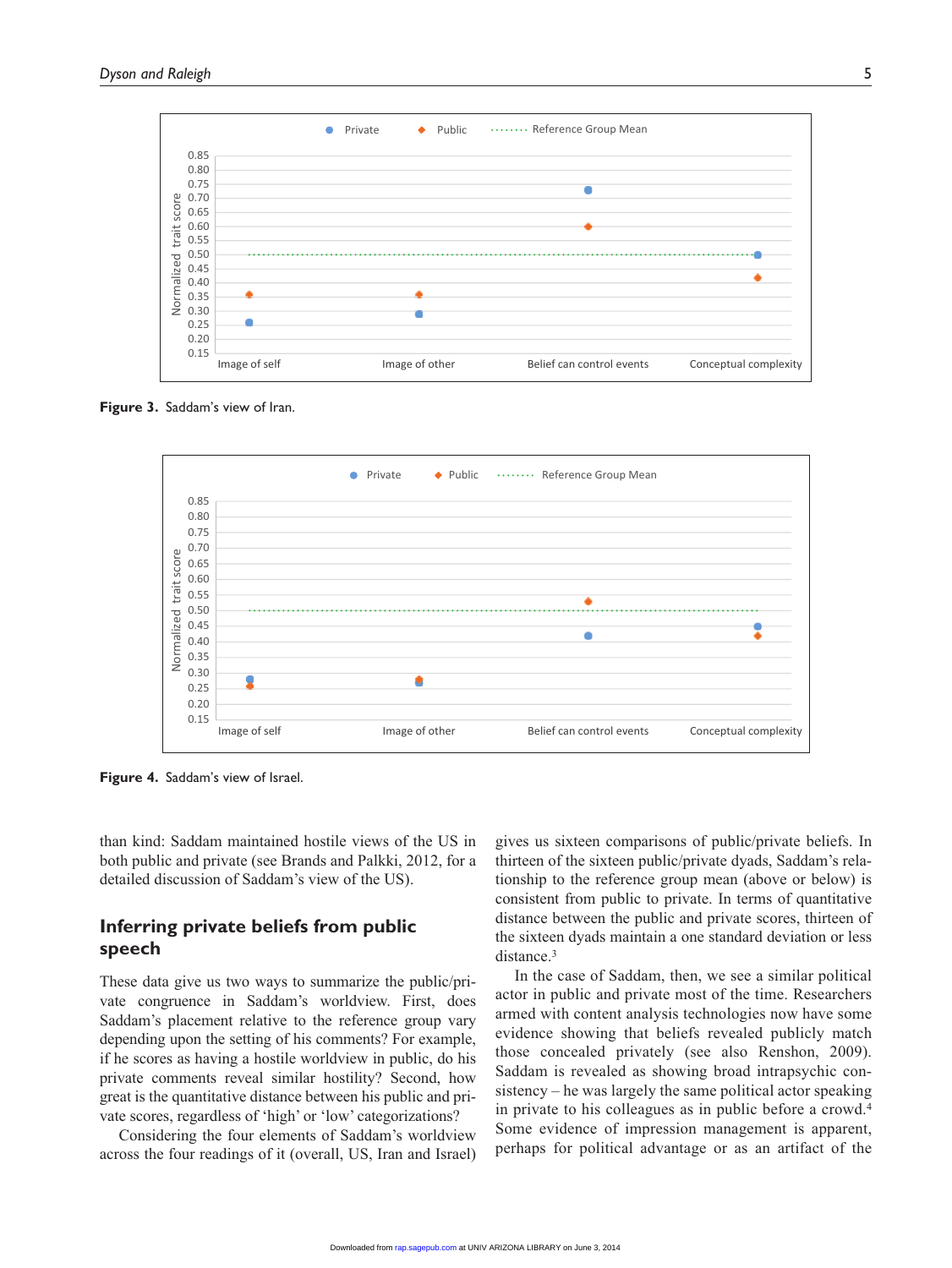different audience setting. Saddam's higher complexity when speaking in private is the prime example of this in our study.

Of course, impression management may take place both in front of a crowd and behind closed doors: Saddam may have been performing for his advisers in private and for a crowd in public. This would suggest that a third set of data, perhaps diary entries or similarly intimate materials, would be needed to capture the 'true' private Saddam. This is a question of how we define 'private'. Our argument is that we see Saddam displaying broadly the same political worldview in public rhetorical and private policy making settings, with the exceptions noted above.

Comparing public and private worldviews is not, of course, the same as being able to predict the actions of political leaders. These are baseline propensities Saddam exhibited when thinking about the world, and diagnosing a worldview is far from foreseeing an action on a specific date directed at a specific target. Worldviews of political actors interact with an array of other factors both internal and external to the state in producing action. One can, for example, hold a hostile belief toward a state but have no intention of acting upon it, for prudential reasons.

We need additional investigations focused upon the small population of political actors for whom we have transcripts of private deliberations: Hitler, Kennedy, Johnson, Nixon and Kissinger. We believe that students investigating how politicians seek to shape public opinion will find much to mull over in the findings that public speech is sincere and predictive of private beliefs rather than manipulative in nature. Finally, we hope that more leaders in both democratic and authoritarian political systems follow Saddam's example of recording their deliberations for posterity so that we can continue to judge the sincerity of political leaders when they speak in public.

#### **Declaration of conflicting interest**

The authors declare that there is no conflict of interest.

#### **Funding**

This research received no specific grant from any funding agency in the public, commercial, or not-for-profit sectors.

#### **Notes**

- 1. Version 5.8.4 with 534 coding schemes. See: www.socialscienceautomation.com.
- 2. The charts (Figures 1–4) show the four elements of worldview along the horizontal axis, and the scores on each trait along the vertical axis. The score for each dimension of worldview generated from public text is represented by a diamond, the score from private text by a circle. The horizontal line is the reference group mean, so scores above (below) the line are higher (lower) than this mean. The variables and their measures are of course separate from one

another, so the charts show four columns in one chart (one for each element of worldview) rather than a scatterplot where a trend line can be drawn horizontally to connect the data points.

- 3. On these criteria, then, Saddam's public beliefs matched his private beliefs on 26/32 (or about 80%) of the measured chances to do so. Readers may wish to apply a different standard of congruence, or to compare Saddam's beliefs to a different reference group or particular political leader. To facilitate this, we have included the raw trait scores in a summary table contained in an appendix to this article.
- 4. Saddam, though, was a member of several sub-categories of political leader, including dictators and very possibly persons with diagnosable mental pathologies. This is to say that more such analyses are necessary before reaching firm conclusions on the degree to which public speech reveals private beliefs.

#### **References**

- Beschloss M (1998) *Taking Charge: The Johnson White House Tapes*. New York: Simon and Schuster.
- Brands H (2011a) Saddam and Israel: what do the new Iraqi records reveal? *Diplomacy and Statecraft* 22 (3): 500–520.
- Brands H (2011b) Making the conspiracy theorist a prophet: covert action and the contours of US-Iraq relations. *International History Review* 33 (3): 381–408.
- Brands H and Palkki D (2012) Conspiring bastards: Saddam Hussein's strategic view of the United States. *Diplomatic History* 36 (3): 625–659.
- Brands H and Palkki D (2011) Saddam, Israel, and the bomb: nuclear alarmism justified? *International Security* 36 (1): 133–166.
- Burr W (1999) *The Kissinger Transcripts: the Top Secret Talks with Beijing and Moscow*. New York: Diane Publishing Company.
- Duelfer CA and Dyson SB (2011) Chronic misperception and international conflict: the US – Iraq experience. *International Security* 36 (1): 73–100.
- Dyson SB (2006) Personality and foreign policy: Tony Blair's Iraq decisions. *Foreign Policy Analysis* 2 (3): 289–306.
- George AL (1969) The operational code: a neglected approach to the study of political leaders and decision-making. *International Studies Quarterly* 13 (2): 190–222.
- Goffman E (1959) *The Presentation of Self in Everyday Life*. New York: Anchor.
- Hermann MG (2005) Assessing leadership style: trait analysis. In: Post JM (ed) *The Psychological Assessment of Political Leaders*. Ann Arbor, MI: University of Michigan Press, pp. 178–214.
- Laver M (2003) Extracting policy positions from political text using words as data. *American Political Science Review* 97 (2): 311–331.
- Kutler S (1998) *Abuse of Power: The New Nixon Tapes*. New York: Touchstone.
- Londono E (2013) North Korean leader Kim Jung Un offers many faces, many threats. *Washington Post*, 13 April.
- May E and Zelikow P (2002) *The Kennedy Tapes: Inside the White House During the Cuban Missile Crisis*. New York: WW Norton.